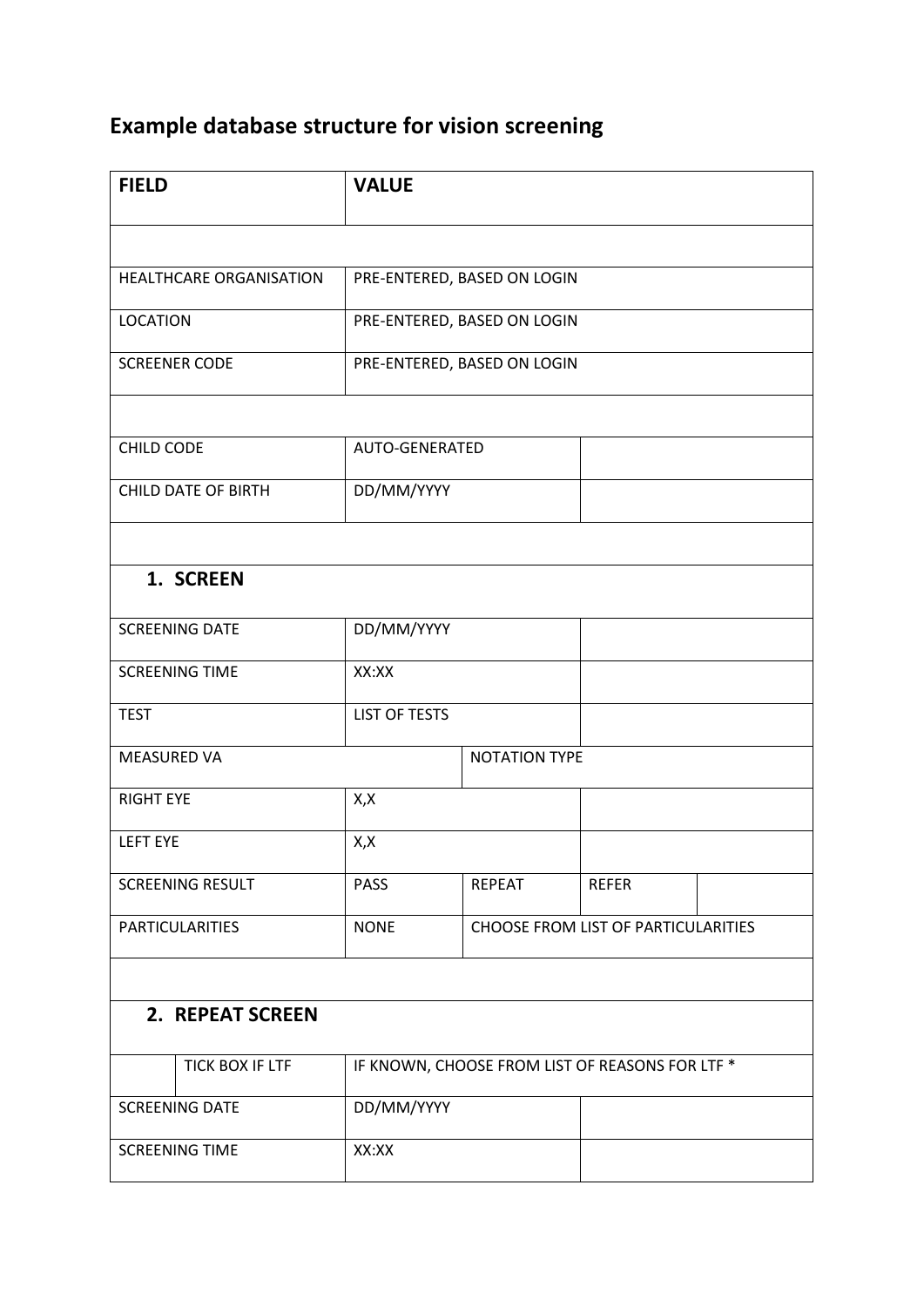| <b>TEST</b>                      | <b>LIST OF TESTS</b>   |                                                 |                            |  |  |  |  |  |
|----------------------------------|------------------------|-------------------------------------------------|----------------------------|--|--|--|--|--|
| <b>MEASURED VA</b>               | <b>NOTATION TYPE</b>   |                                                 |                            |  |  |  |  |  |
| <b>RIGHT EYE</b>                 | X,X                    |                                                 |                            |  |  |  |  |  |
| <b>LEFT EYE</b>                  | X, X                   |                                                 |                            |  |  |  |  |  |
| <b>SCREENING RESULT</b>          | <b>PASS</b>            |                                                 | <b>REFER</b>               |  |  |  |  |  |
| <b>PARTICULARITIES</b>           | <b>NONE</b>            | CHOOSE FROM LIST OF PARTICULARITIES             |                            |  |  |  |  |  |
|                                  |                        |                                                 |                            |  |  |  |  |  |
| <b>3. DIAGNOSTIC EXAMINATION</b> |                        |                                                 |                            |  |  |  |  |  |
| HEALTHCARE ORGANISATION          |                        | PRE-ENTERED, BASED ON LOGIN                     |                            |  |  |  |  |  |
| <b>LOCATION</b>                  |                        | PRE-ENTERED, BASED ON LOGIN                     |                            |  |  |  |  |  |
| DIAGNOSTIC PROFESSIONAL          |                        | PRE-ENTERED, BASED ON LOGIN                     |                            |  |  |  |  |  |
| <b>CODE</b>                      |                        |                                                 |                            |  |  |  |  |  |
|                                  |                        |                                                 |                            |  |  |  |  |  |
| TICK BOX IF LTF                  |                        | IF KNOWN, CHOOSE FROM LIST OF REASONS FOR LTF * |                            |  |  |  |  |  |
| <b>DIAGNOSIS DATE</b>            | DD/MM/YYYY             |                                                 |                            |  |  |  |  |  |
| <b>DIAGNOSIS TIME</b>            | XX:XX                  |                                                 |                            |  |  |  |  |  |
| <b>METHOD OF DIAGNOSIS</b>       | <b>LIST OF METHODS</b> |                                                 |                            |  |  |  |  |  |
| <b>MEASURED VA</b>               |                        | <b>NOTATION TYPE</b>                            |                            |  |  |  |  |  |
| <b>RIGHT EYE</b>                 | X, X                   |                                                 |                            |  |  |  |  |  |
| <b>LEFT EYE</b>                  | X, X                   |                                                 |                            |  |  |  |  |  |
| DIAGNOSTIC EXAMINATION           | NO CONDITION           |                                                 | <b>CHOOSE FROM LIST OF</b> |  |  |  |  |  |
|                                  |                        |                                                 | <b>CONDITIONS</b>          |  |  |  |  |  |
| TREATMENT PRESCRIBED             | <b>NONE</b>            |                                                 | <b>CHOOSE FROM LIST OF</b> |  |  |  |  |  |
|                                  |                        |                                                 | <b>TREATMENT OPTIONS</b>   |  |  |  |  |  |
|                                  |                        |                                                 |                            |  |  |  |  |  |